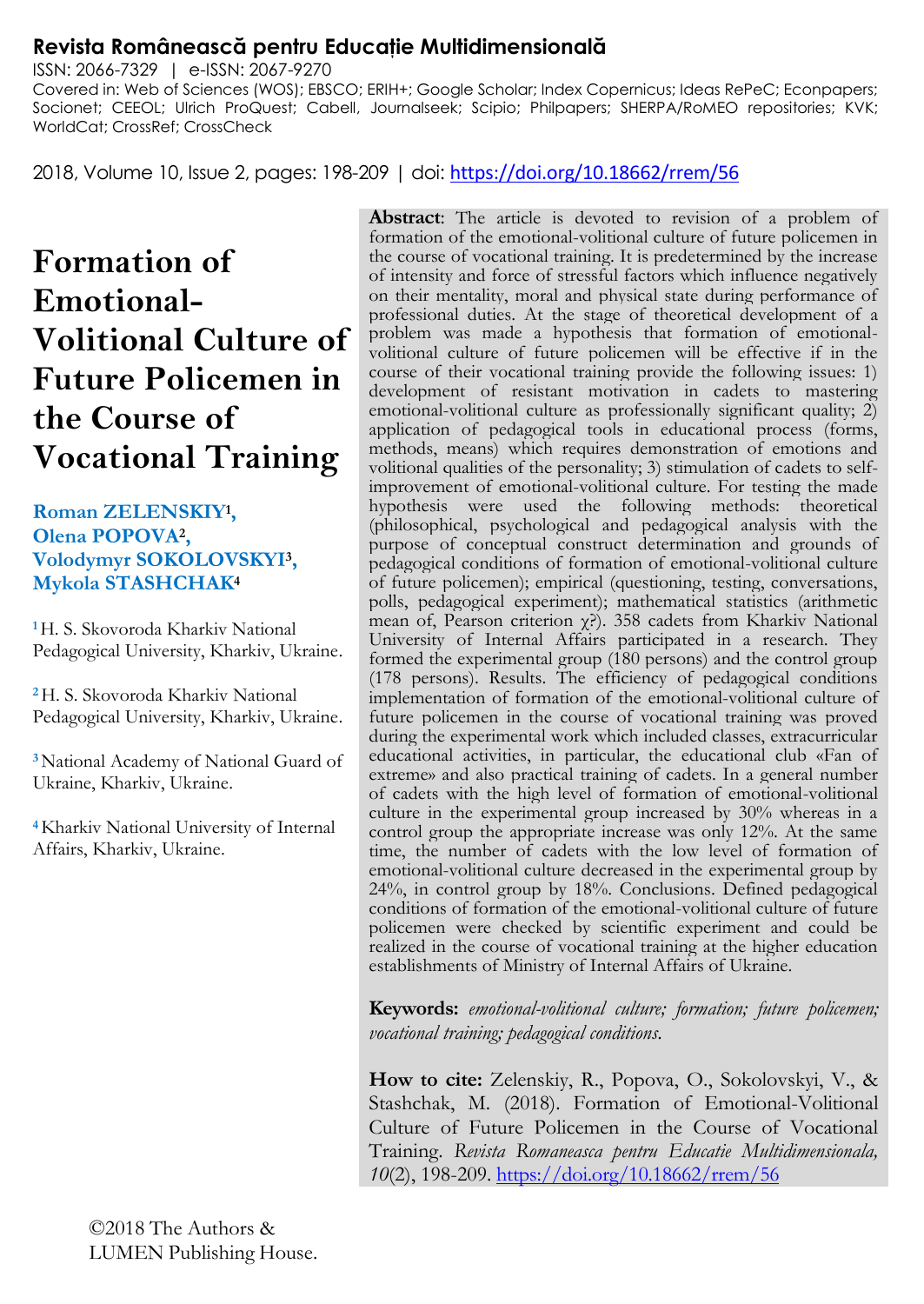## **1. Introduction.**

The activity of policemen is carried out in a difficult political and social situation, in the conditions of increasing of potential threats of a national security inside and outside the state, deteriorating of criminal situation, integration of transnational criminal groups, increases in activity of the international terrorism, drug trafficking, distribution of illegal migration and illicit activity at the present stage of Ukraine development. The solution of various tasks by internal affairs bodies is followed by the increase of intensity and force of stressful factors which influence negatively on policemen mentality, moral and physical state.

The requirements for professional standard and formation of professionally significant qualities of future policemen increase. The formation of emotional-volitional culture has a special value which gives the chance to react adequately to the rapid changes in the socio-political environment, to perform professionally socio-political and socio-pedagogical contradictions, to direct the emotional states in the stressful situations. The modern policeman has to be able to control own emotional state, to carry out self-control, to master such professionally significant qualities as empathy, emotional sensitivity, emotional resilience, discipline, persistence, endurance and so forth.

Results of carried out pilot research suggest that future policemen have the insufficient level of emotional-volitional culture, in particular, a significant n of cadets (79,8% from 248 respondents) don't realize the importance of emotional-volitional culture for high-quality performing modern police officers' duties. Most of the cadets (85,1%) demonstrated the insufficient level of formation of emotional-volitional qualities. Therefore, providing for the formation of the emotional-volitional culture of policemen at the stage of their vocational training is very important. This influenced the efficiency of performing office and law-enforcement duties of police officers and subordinated subsections.

The analysis of observed scientific literature (Beshcheniuk, 2008; Bondarenko, 2010; Popova, 2010; Zolotukhina, Zelenska, & Zelensky, 2012) suggest that despite of rather detailed development of the problem of will and formation of emotional-volitional qualities of the personality (Abolin, 1987; Lemeshko & Chimitova, 2003; Leontyev, 1984; Vasilyuk, 2001), the problem of formation of emotional-volitional culture of future policemen in the course of vocational training did not find complete studying in psychology and pedagogical researchers. Scientists, developing a problem of improvement of vocational training of future policemen at the high military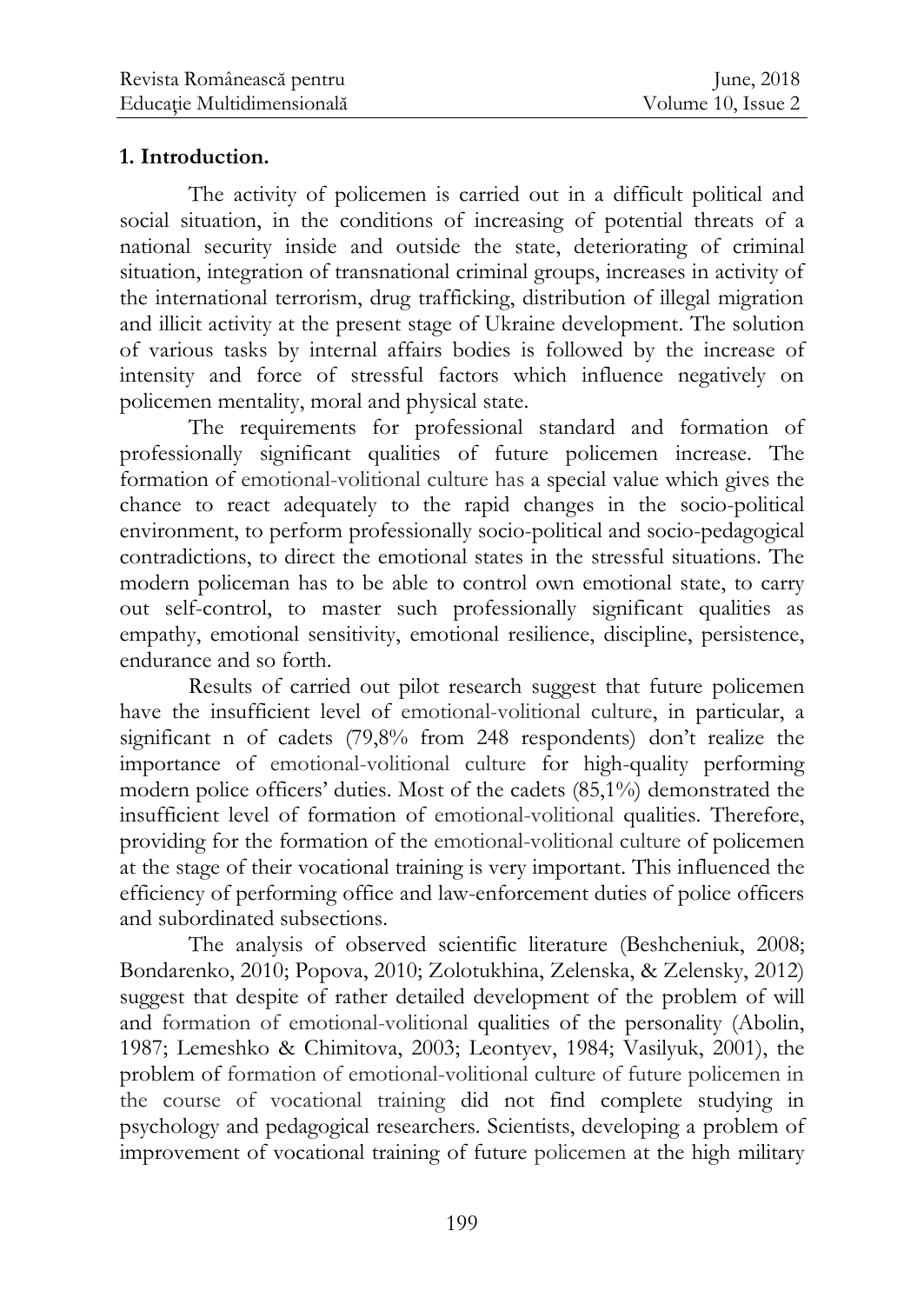educational institutions (Anufriyev, Bandurka, & Yarmish, 1999; Bandurka, Sobolev, & Moskovets, 2003; Barko, 2002; Klimentyeva, 2015; Yavorskaya, 2004), focused attention on questions of formation of psychological readiness of cadets for professional activity in law enforcement agencies (Lushchak, 2001; Sergienko, 2006; Zaporozhets, 2000; Vodopyanova & Starchenkova, 2008), professionally pedagogical preparation for extreme situations (Shaykhlislamov, 1995; Sokolovsky, 2013, 2014; Yavorsky, 2008).

**The purpose of the article** is to find out an essence of the emotional-volitional culture of future policemen and to reveal an educational and methodological support of pedagogical conditions for its formation.

Was made a hypothesis that formation of emotional-volitional culture of future policemen will be effective if in the course of their vocational training provide the following issues: 1) development of resistant motivation in cadets to mastering emotional-volitional culture as professionally significant quality; 2) application of pedagogical tools in educational process (forms, methods, means) which requires demonstration of emotions and volitional qualities of the personality; 3) stimulation of cadets to self-improvement of emotional-volitional culture.

# **2. Statement of the main material of research with the justification of the received results.**

Generalization of scientists point of views on the studied phenomenon gave the opportunity to define emotional-volitional culture as personal quality which integrates the ability to show adequately own emotions and to react to others' emotions, to manage an emotional state and emotional reactions to external and internal influences, to the self-control, self-organization of the life and activity, self-restriction of personal aspirations and requirements, self-checking and identification of emotionalvolitional qualities, the organization of psychophysiological structure of activity, special knowledge, skills which provide performance of professional functions at the high level.

The pedagogical experiment was conducted for checking a research hypothesis. 358 cadets from Kharkiv National University of Internal Affairs participated in a research. They formed the experimental group (180 persons) and the control group (178 persons).

Diagnostics of entrance level of emotional-volitional culture of cadets of experimental and control groups was carried out at the first stage of the experiment according to the criteria and indicators defined in a research (presented in the tab. 1).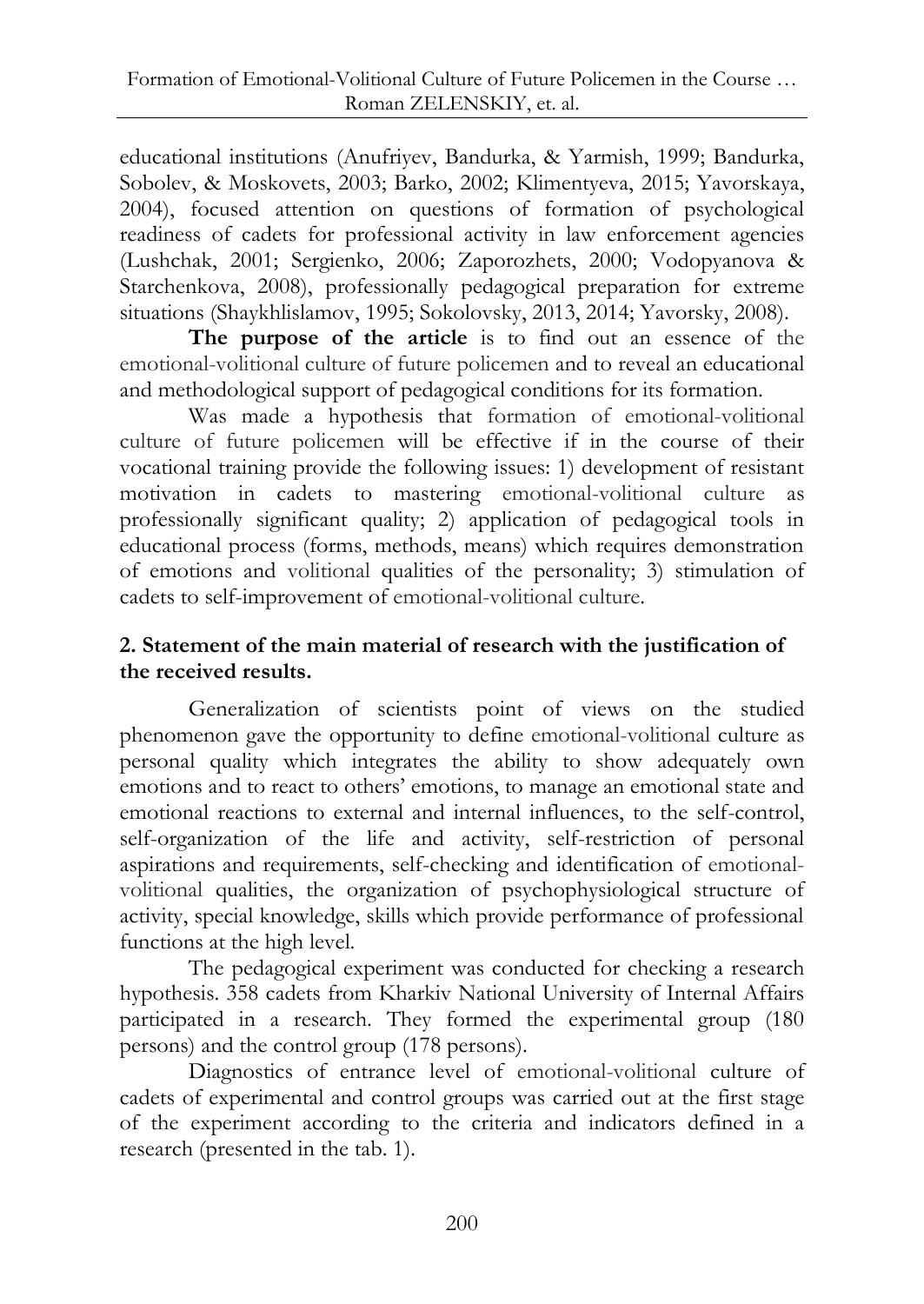The forming experiment was directed to realization of theoretically reasonable pedagogical conditions of formation of the emotional-volitional culture of future policemen in the course of their vocational training to check their efficiency.

Experimental work was carried during the studies, extracurricular work, pastoral work and activity of educational club «Fan of extreme» and also during cadets' training.

Teachers and commanders provided the development of resistant motivation of cadets to the mastering of emotional-volitional culture as professionally significant quality in the course of explanatory work. During morning informing cadets were convinced that development of emotionalvolitional qualities is necessary for effective performing policeman's duties. In short messages officers and cadets gave examples which showed negative consequences of low emotional-volitional culture for professional performance of official duties of policemen. Reorientation of motivation sphere of future officers on positively active relation to the mastering of emotional-volitional culture was provided also thanks to keeping daily routine by cadets, to accurate performance of the educational tasks. The identification by cadets of emotional-volitional mechanisms was stimulated at the first year, giving to future officers the personal pedagogical support during adaptation to difficult conditions of study in the higher education institution.

Formation of cadets' positive motivation to emotional development, awareness of the importance of emotional-volitional culture for future professional activity was promoted by holding conversations, discussions, speaking clubs on the subjects "Emotions and modernity", "Conflict with inner world", "Stress of the 21st Century" where future officers had an opportunity to discuss professional emotional situations. In the course of such activity, there was a formation of the problem field "emotionalvolitional culture with pedagogical dominant ". On educational meetings, cadets were suggested to give own opinion on a policemen profession ("My ideal modern policeman", "Reflections about myself in the profession").

On practical training teachers and commanders tried to create unexpected situations which provoke emotions, interest to professional formation, induced to a discussion.

Emotionally moral relation to mastering emotional-volitional culture was promoted by actions which provided direct acquaintance with real process of professional activity of the policeman (for example, visit the police offices, revision of videos where policemen demonstrated courage, heroism, endurance, emotional resilience and so forth).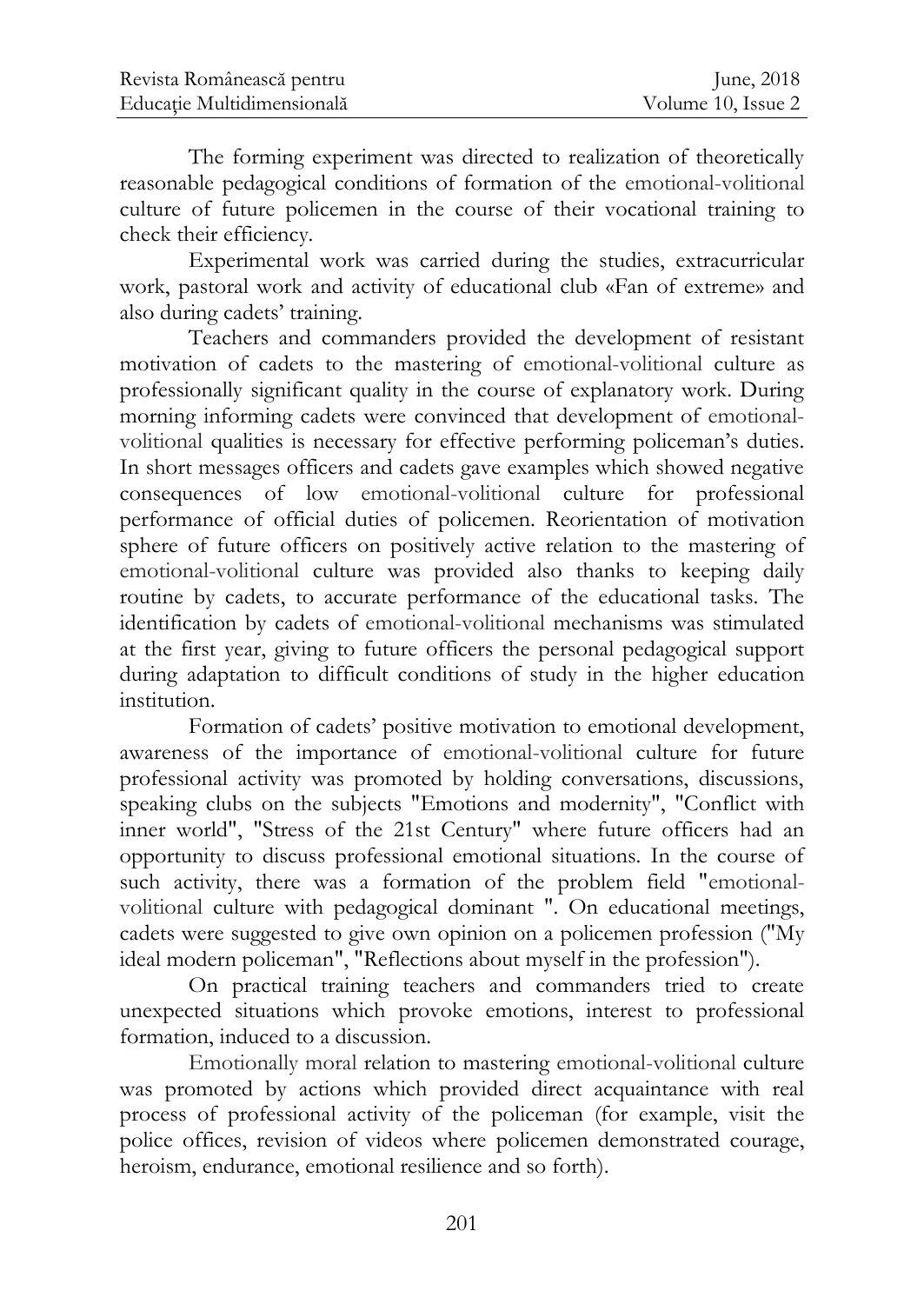On professional disciplines training were simulated intense situations which could appear in professional activity of the policeman (in places of congestion: shopping malls, markets, noisy streets), limitation of space (cellars, utility rooms, ladders, corridors) which demand identification of emotional-volitional qualities. At the solution of situations the following methods and receptions were applied: increase in activity rate; solution of tasks in the conditions of a lack of time, presence of obstacles; introduction in training the unpredictable obstacles and unexpected complications; carrying out exercises concerning comparison and classification of the separate purposes of the own activity depending on their importance, complexity, achievement terms; problem definition which demands the independent choice of its solving; creation of a situation which leads to partial failure which demands further increase in activity; problem definition and creation of a situation which demand immediate transition to courageous and organized actions; organization of a situation of a competition; drawing up models of future activity depending on changes of its external and internal conditions. The solving of emotional situations promoted cadets' formation of ability to make the decision on the basis of the activity analysis of emotional behavior in extreme and atypical situations.

It was possible to reproduce situations and processes which as much as possible displayed realities of professional activity of the modern officer with the help of didactic games (business, pretended play, imitating).

Training after the third and fifth semester in Law Enforcement Department positively influenced formations of personal qualities which characterize the emotional-volitional culture of the officer. It gave the chance to realize the acquired knowledge and skills concerning the emotional-volitional culture of the policeman in real professional activity.

Cadets were suggested to take part in the workshops during educational activities and participate in educational club «Fan of extreme» for the purpose of providing the third condition. During study future policemen got acquainted with theoretical bases of self-improvement, its methods (self-informing, self-examination, self-instructing, introspection etc.). Cadets were assisted in the development of the program of selfeducation, in the evaluation of qualities development level, in the specification of the purposes and tasks of self-improvement of emotionalvolitional culture.

Stimulation of self-improvement by cadets of emotional-volitional culture was promoted by general meetings; performances before military personnel of excellent students, masters of police service, experts-policemen who are samples of emotional-volitional behavior, performed a courageous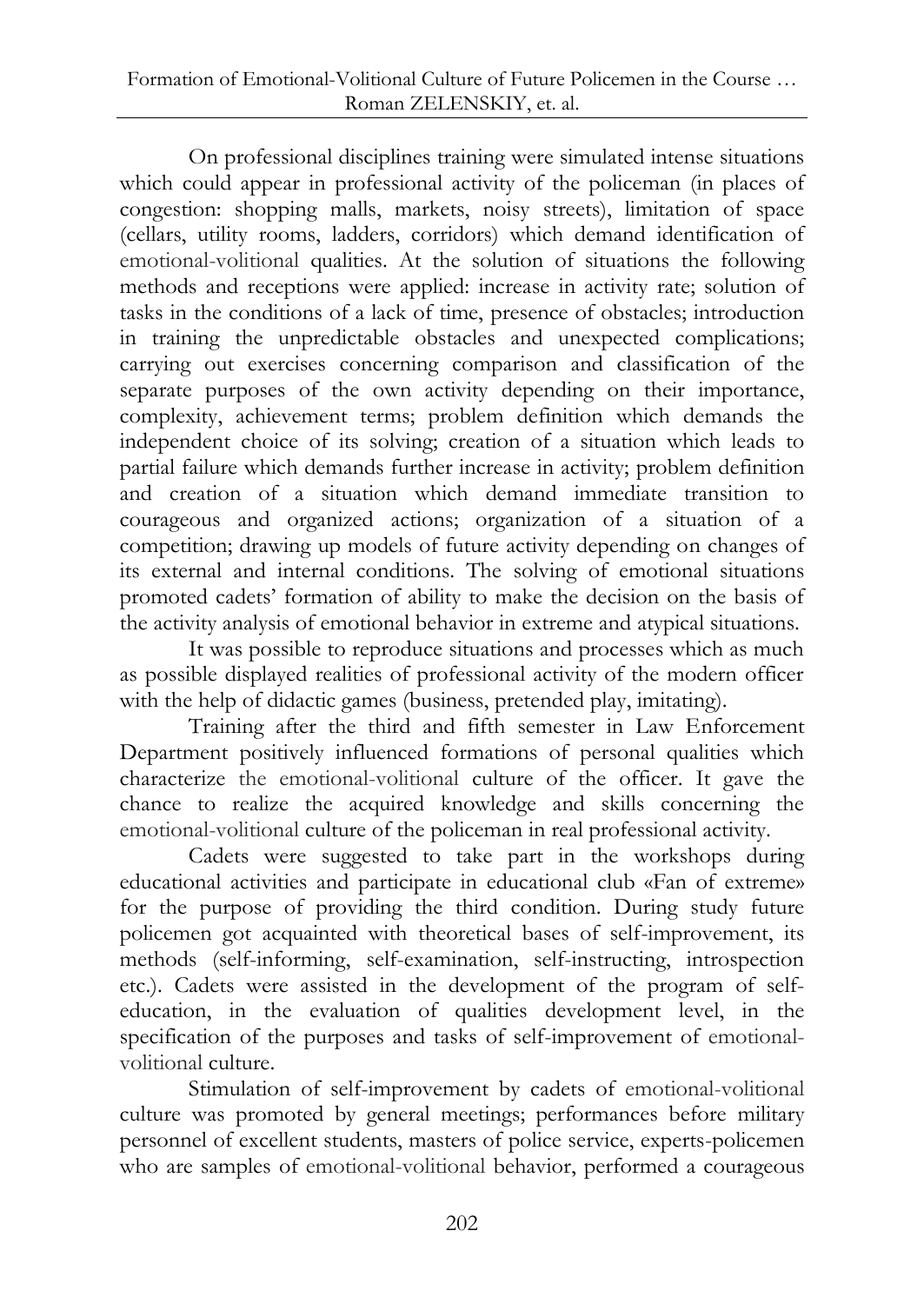deeds, officiate; reflection in wall newspapers of both positive experience and the negative moments in behavior of policemen; holding competitions of professional disciplines (for example, "The best representative of the profession").

Realization of all pedagogical conditions of formation of emotionalvolitional culture was provided with cadets' reflection in different pretended plays ("I am a commander", "I am a traffic policeman", "I am a local police officer" and so forth). It is promoted the formation of reflexive abilities of cadets directed to the evaluation of own emotional-volitional behavior.

The generalized results of a control stage of experiment with checking of the efficiency of pedagogical conditions of formation of the emotional-volitional culture of future policemen in the course of vocational training are listed in table 1.

**Table 1.** Generalized results of experimental work (addition of %)

| Criteria and indicators of formation of the                           | Groups                      |             |
|-----------------------------------------------------------------------|-----------------------------|-------------|
| emotional-volitional culture of future policemen                      | EG                          | $_{\rm CG}$ |
| (levels, mode)                                                        | [180 persons) [178 persons) |             |
| <b>Motivation criterion:</b>                                          |                             |             |
| Formation levels of motivation to mastering the<br>⋗                  |                             |             |
| emotional-volitional culture:                                         |                             |             |
| - high                                                                | $+33,6$<br>-17,3            | $+5,2$      |
| middle                                                                |                             | $+9,3$      |
| $\log$                                                                | $-16,3$                     | $-14,5$     |
| $\triangleright$ Mode of professional interest to self-improvement of |                             |             |
| emotional-volitional culture as professional quality:                 |                             |             |
| - resilient                                                           | $+34,7$<br>-11,4            | $-2,1$      |
| situational                                                           |                             | $+5,7$      |
| near-zero                                                             | $-13,3$                     | $-3,6$      |
| Cognitive criterion (level of acquisition of                          |                             |             |
| knowledge as a theoretical basis for the formation of                 |                             |             |
| emotional-volitional culture):                                        |                             |             |
| - high                                                                | $+44,3$<br>+6,5             | $+14,7$     |
| - middle                                                              |                             | $+13,2$     |
| $\sim$ low                                                            | $-50,8$                     | $-27,9$     |
| Behavior and reflective criterion:                                    |                             |             |
| level of skills' formation of emotional-volitional behavior:<br>⋗     |                             |             |
| high                                                                  |                             | $+25,9$     |
| middle                                                                | $+42,2$<br>+9,3             | $+2,3$      |
| $\log$                                                                | $-51,5$                     | $-23,6$     |
| reflection behavior in the professional activity:                     |                             |             |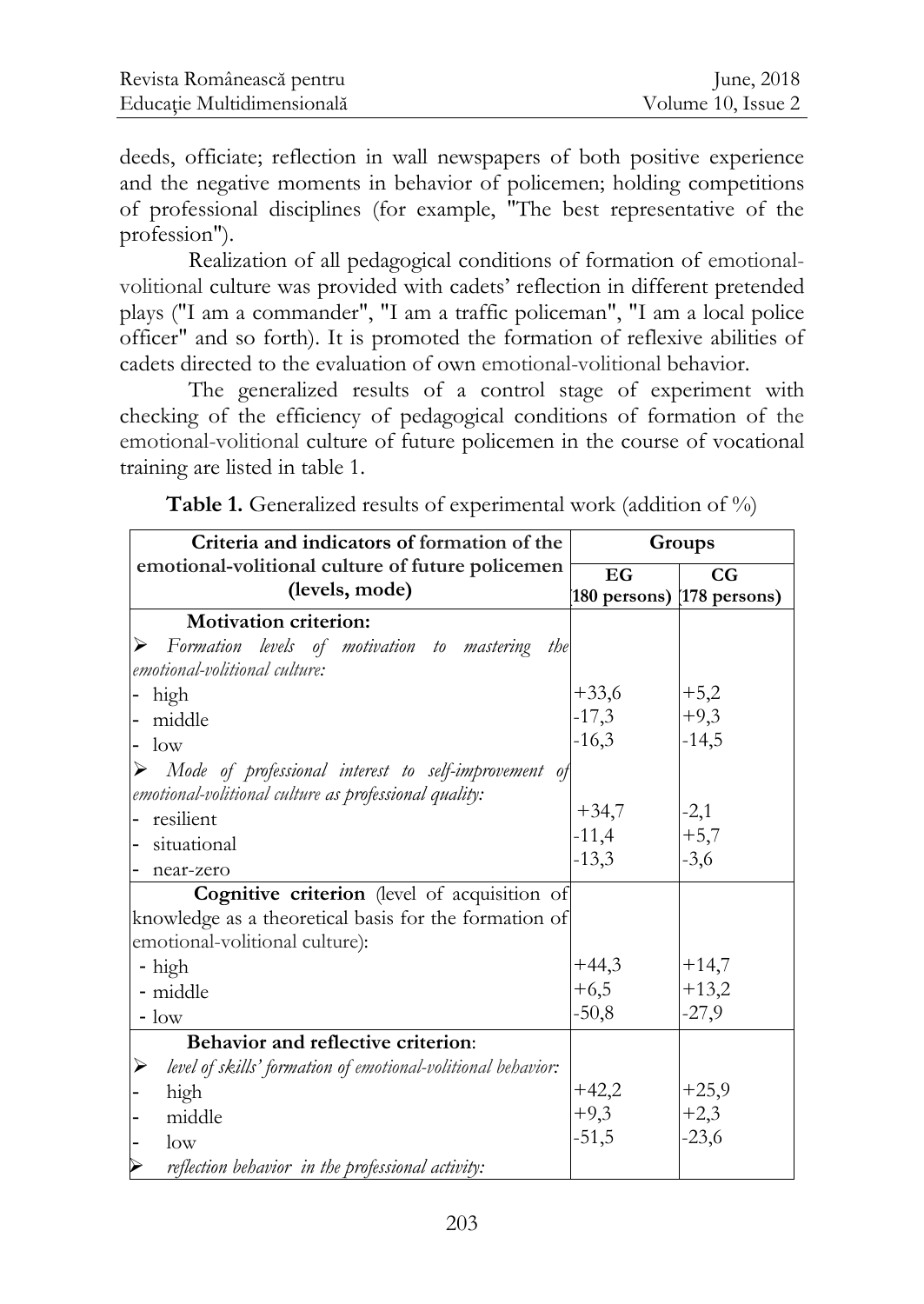| high                                                 | $+14,3$ | $+5,5$  |
|------------------------------------------------------|---------|---------|
| middle                                               | $-31,3$ | $+2,4$  |
| low                                                  | $+17,0$ | $-7,9$  |
|                                                      |         |         |
|                                                      |         |         |
|                                                      |         |         |
| Personal criterion:                                  |         |         |
| formation of professional and constructive emotions: |         |         |
| formed                                               | $+32,8$ | $+10,3$ |
| partly formed                                        | $-15,4$ | $+4,5$  |
| near-zero                                            | $-17,4$ | $-14,8$ |
| practically non-existent                             |         |         |
| formation of emotional and volitional qualities:     |         |         |
| formed                                               | $+12,6$ | $+8,5$  |
| partly formed                                        | $+16,1$ | $+12,1$ |
| near-zero                                            | $-28,7$ | $-20,6$ |

The general results of an experiment were checked by definition of an arithmetic average concerning levels of formation of components of emotional-volitional culture in control and experimental groups, and calculated according to the formulas (1) (2):

 $S_{\text{gen}} = (N_1 + N_2 + N_3) / p$ , (1)

where  $S_{\text{env}}$  – is the total number of cadets who reached a certain level of formation of emotional-volitional culture according to every separate component;

 $N_1 + N_2 + N_3$  – is the number of cadets who reached a certain level of indicators formation according to the certain criterion;

 $p -$  is a number of indicators according to every criterion  $(p=3)$ .  $S = S_{abc} / k$  (2)

where  $S -$  is a number of future officers (in a percentage) who reached a certain level of formation of emotional-volitional culture according to every separate component;

 $S_{gen.}$  – is the total number of cadets who reached a certain level of formation of emotional-volitional culture according to every separate component;

 $k -$  is a coefficient which is defined, proceeding of the number of cadets in groups:

 $k = 1.8$  in experimental group (only 180 cadets).

 $k = 1.78$  in control group (only 178 cadets),

The obtained data presented in diagrams: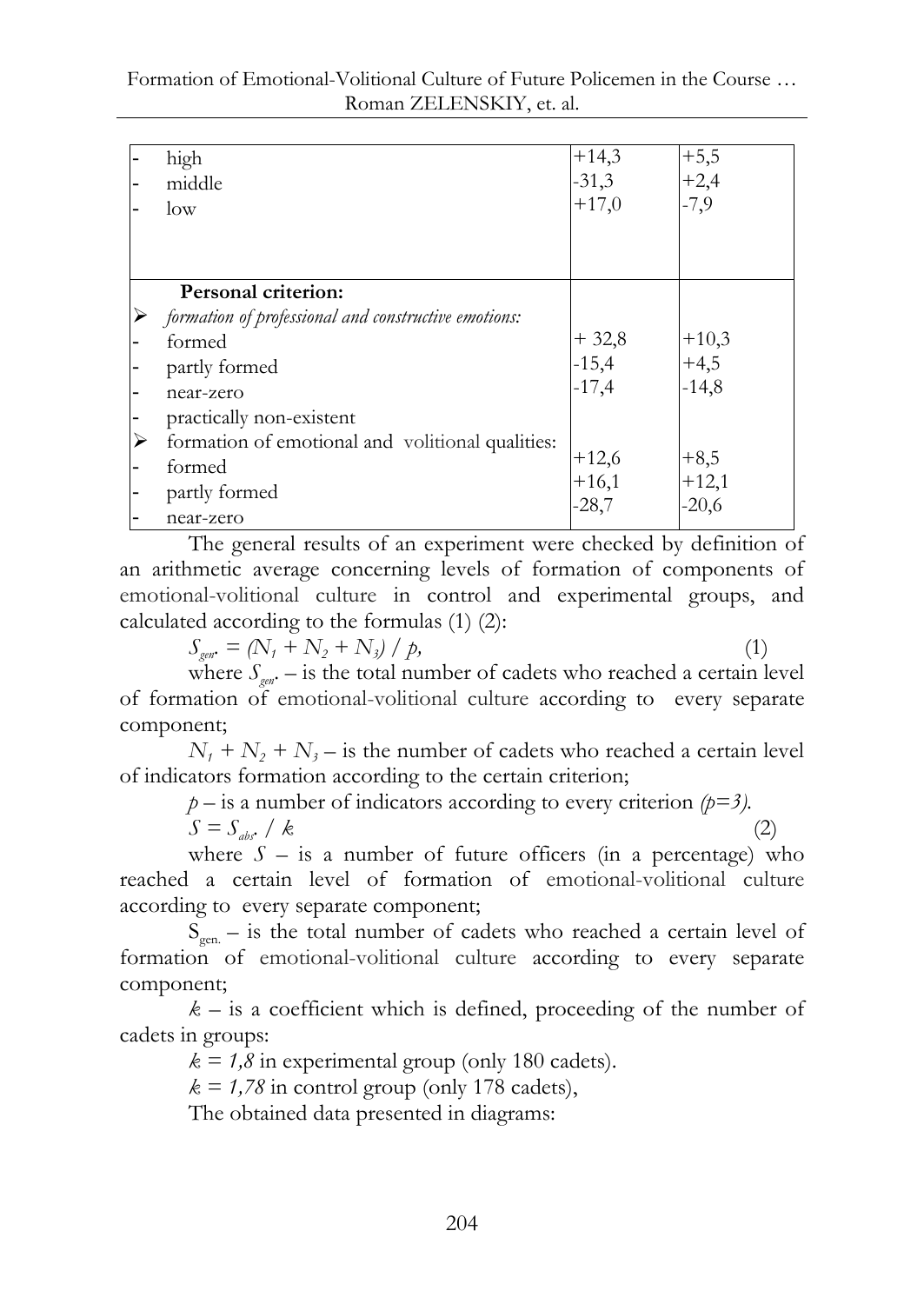

**Diagram 1.** Data about levels of formation of the emotional-volitional culture of cadets of experimental and control groups before an experiment



**Diagram 2.** Data about levels of formation of the emotional-volitional culture of cadets of experimental and control groups after an experiment

For clarification of reliability of results of a pedagogical experiment, we offered a zero hypothesis  $(H<sub>o</sub>)$  about a difference of data in experimental and control samples concerning levels of formation of the emotionalvolitional culture of cadets caused by representativeness errors. There is an alternative hypothesis  $(H_1)$  that the difference in data between experimental and control samples is a consequence of the introduction of an experimental factor.

Let's formulate zero and alternative hypotheses for checking of the revealed differences in levels of formation of emotional-volitional culture of cadets:  $H_0$  – are levels of formation of emotional-volitional culture of cadets of control and experimental group in which certain conditions were implemented have no essential differences;  $H_1$  – are levels of formation of emotional-volitional culture of cadets of control and experimental group which have significant differences.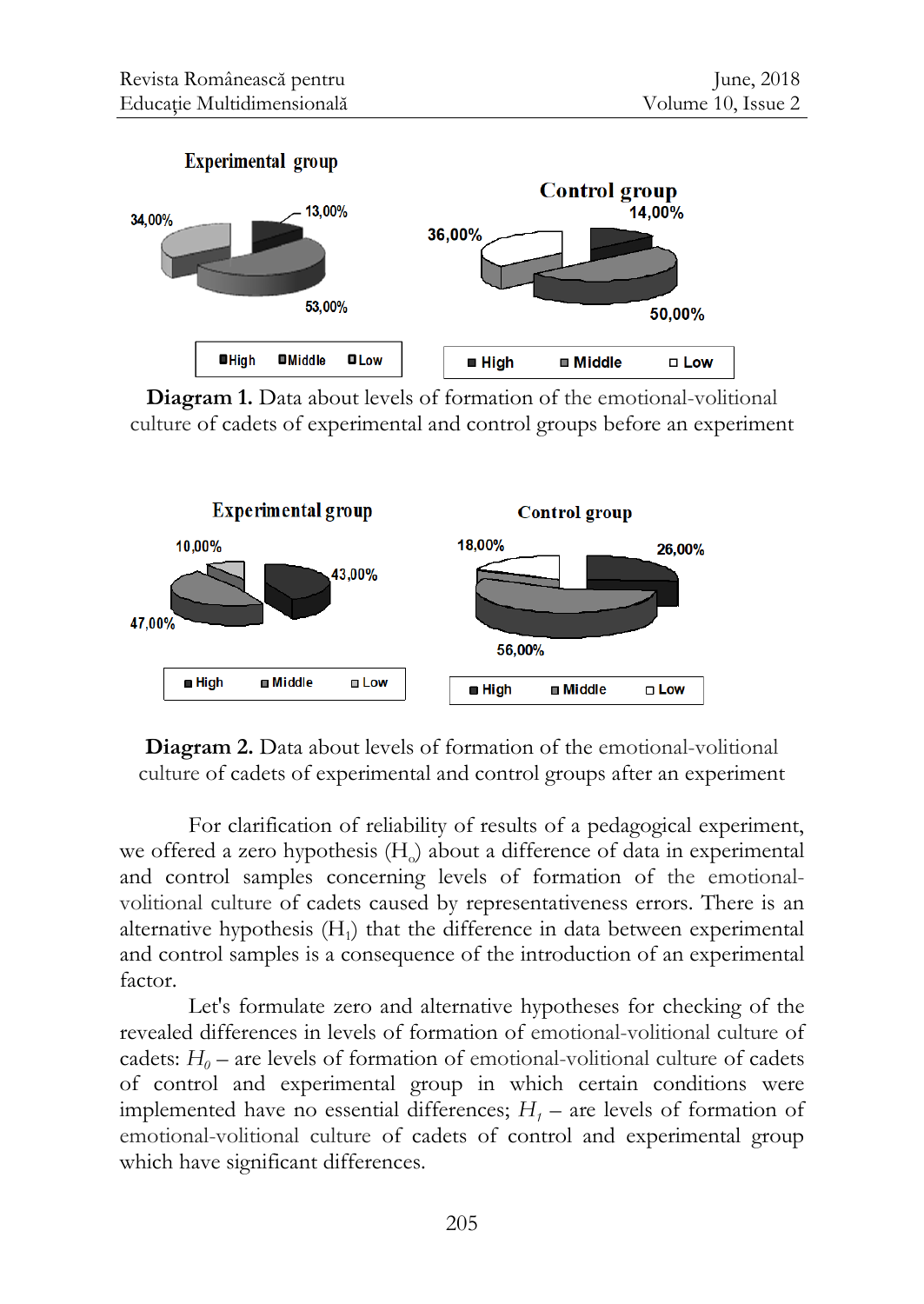Pearson criterion χ? was applied to check of these hypotheses. Samples of cadets' groups are random and independent, members of each sample are also independent among themselves, properties are measured according to the order scale which has three categories: high, middle, low (c  $=$ 3). The value of statistics  $T_{\gamma\gamma}$  is calculated according to the formula (3):

$$
T_{\rm exp} = \frac{1}{N_1 N_2} \sum_{i=1}^{3} \frac{(N_1 Q_{2i} - N_2 Q_{1i})^2}{Q_{1i} + Q_{2i}}
$$

where  $N<sub>1</sub>$  – is the number of cadets of experimental group;  $N<sub>2</sub>$  – is the number of cadets of control group;  $Q_{ij}$  and  $Q_{ij}$  – are the number of cadets who are at the certain level of formation of emotional-volitional culture: high  $(i = 1)$ , middle  $(i = 2)$ , low  $(i = 3)$  in experimental and control groups respectively.

For significance of value  $\alpha = 0.05$  and quantities of degrees of freedom  $v = c-1 = 2$  critical value of statistics  $T_{cr} = 5,99$ . According to the rule of decision-making if the calculated value  $T_{\text{exp}} > T_{\text{cr}}$  then the zero hypothesis deviates and the alternative is accepted: differences in distributions of cadets of experimental and control groups according to the levels of formation are statistically significant with the probability of 95%. The necessary numerical data was calculated:

*N1= 180; N2=178; Q11 =77; Q12=85; Q13=18; Q21=36; Q22=104;*   $Q_{23} = 38.$ 

Thus: 
$$
N_1Q_{21} = 6480
$$
;  $N_1Q_{22} = 18720$ ;  $N_1Q_{23} = 6840$ ;  
\n $N_2Q_{11} = 13706$ ;  $N_2Q_{12} = 15130$ ;  $N_2Q_{13} = 3204$ ;  
\n $N_1Q_{21} - N_2Q_{11} = -7226$ ;  $N_1Q_{22} - N_2Q_{12} = 3590$ ;  $N_1Q_{23} - N_2Q_{13} = 3636$ ;  
\n $(N_1Q_{21} - N_2Q_{11})^2 / (Q_{11} + Q_{21}) = 52215076$ ;  
\n $(N_1Q_{22} - N_2Q_{12})^2 / (Q_{22} + Q_{12}) = 12888100$ ;  
\n $(N_1Q_{23} - N_2Q_{13})^2 / (Q_{23} + Q_{13}) = 13220496$   
\n $T_{exp} = \frac{1}{N_1N_2} \sum_{i=1}^3 \frac{(N_1Q_{2i} - N_2Q_{1i})^2}{Q_{1i} + Q_{2i}} = 778954.32040 = 24,3 > 5,99 = T_\alpha$ 

The received value was  $T_{\text{exp}} > T_{\text{cr}}$ . That's why the alternative hypothesis was accepted: differences in distributions of cadets of experimental and control groups according to the levels of formation of emotional-volitional culture are statistically significant with the probability of 95%.

## **Conclusions**

Therefore, results of the conducted research suggested that pedagogical conditions of formation of emotional-volitional culture of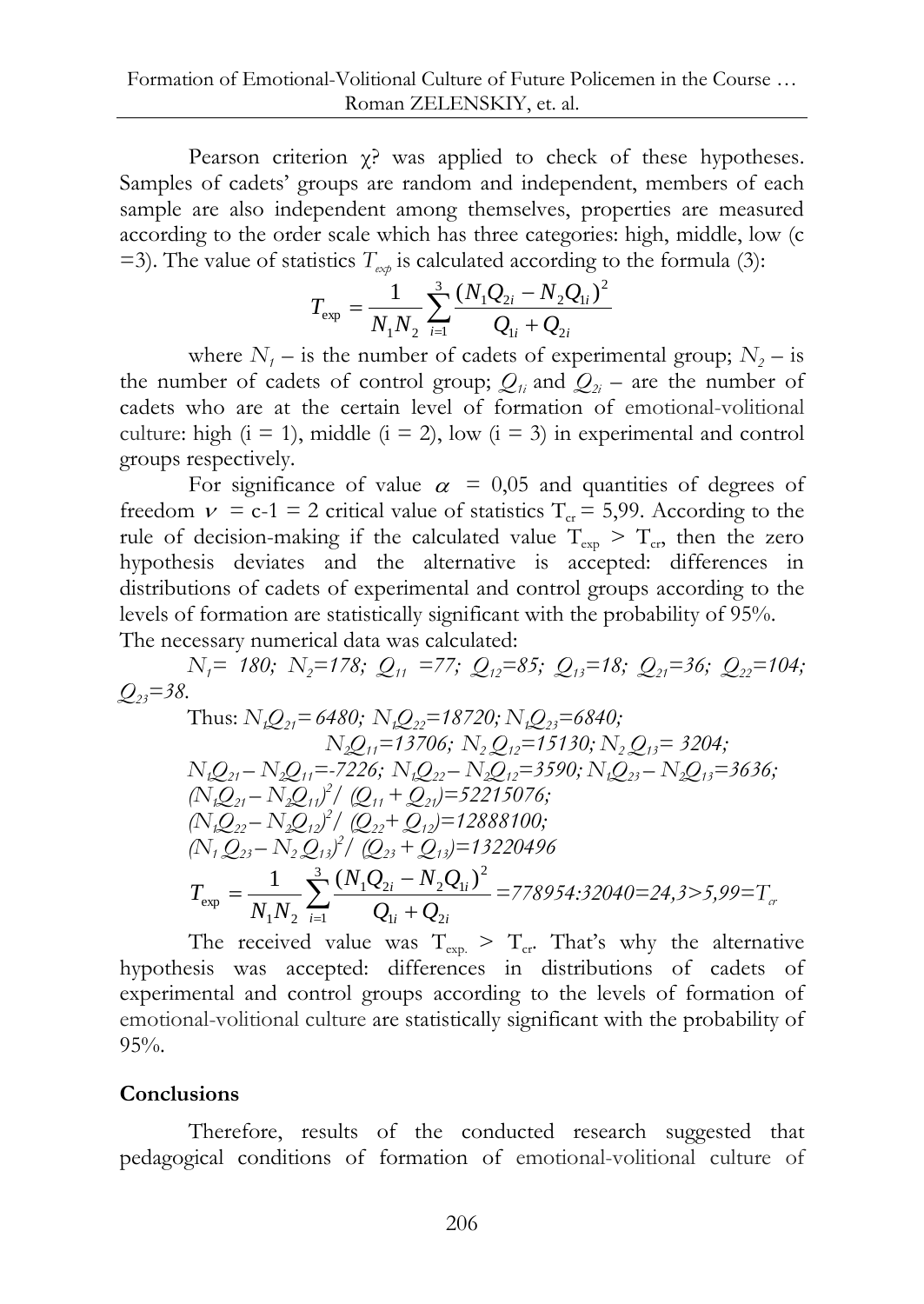future policemen in the course of vocational training are the following: ensuring of development of cadets resistant motivation to mastering the emotional-volitional culture because of its understanding as professionally significant quality; application in teaching and educational process of pedagogical tools (forms, methods, means) which demands demonstration of emotions and volitional qualities of the personality; stimulation of cadets to self-improvement of emotional-volitional culture.

The efficiency of certain conditions was experimentally proved. Thus, the analysis of results of the pedagogical experiment demonstrated positive changes in levels of formation of the emotional-volitional culture of future policemen according to the all certain criteria. In the general number of cadets with the high level of formation of emotional-volitional culture in the experimental group increased by 30% whereas in a control group the appropriate increase was only 12%. At the same time, the number of cadets with the low level of formation of emotional-volitional culture decreased in the experimental group by 24%, in control group by 18%.

Therefore, results of the conducted research confirmed the developed hypothesis. The obtained data demonstrate that experimental work is carried out is compatible with a research of other authors (Lushchak, 2001; Sergienko, 2006; Sokolovsky, 2013, 2014; Yavorsky, 2008; Zaporozhets, 2000), and takes them into account. It offers new approaches to a scientific solution of the problem of formation of the emotionalvolitional culture of future policemen in the course of vocational training.

The conducted research does not take out all aspects of a certain problem. It was proved that questions of training of commanders and teachers of the high military educational institutions to the formation of the emotional-volitional culture of cadets in the course of vocational training are perspective for the subsequent scientific research. The improvement of educational and methodical tools for increasing in efficiency process of formation of the emotional-volitional culture of future policemen in higher education institutions of Ministry of Internal Affairs of Ukraine is also perspective.

## **References**

- Abolin, L. (1987). *Psychological Mechanisms of Emotional Stability of the Person*. Kazan, Russia: Kazan University Publishing House.
- Anufriyev, M., Bandurka, O., & Yarmysh, O. (1999). *The Higher Educational Establishment of Ministry of Internal Affairs of Ukraine: Scientific and Practical Manual*. Kharkiv, Ukraine: University of Ministry of Internal Affairs.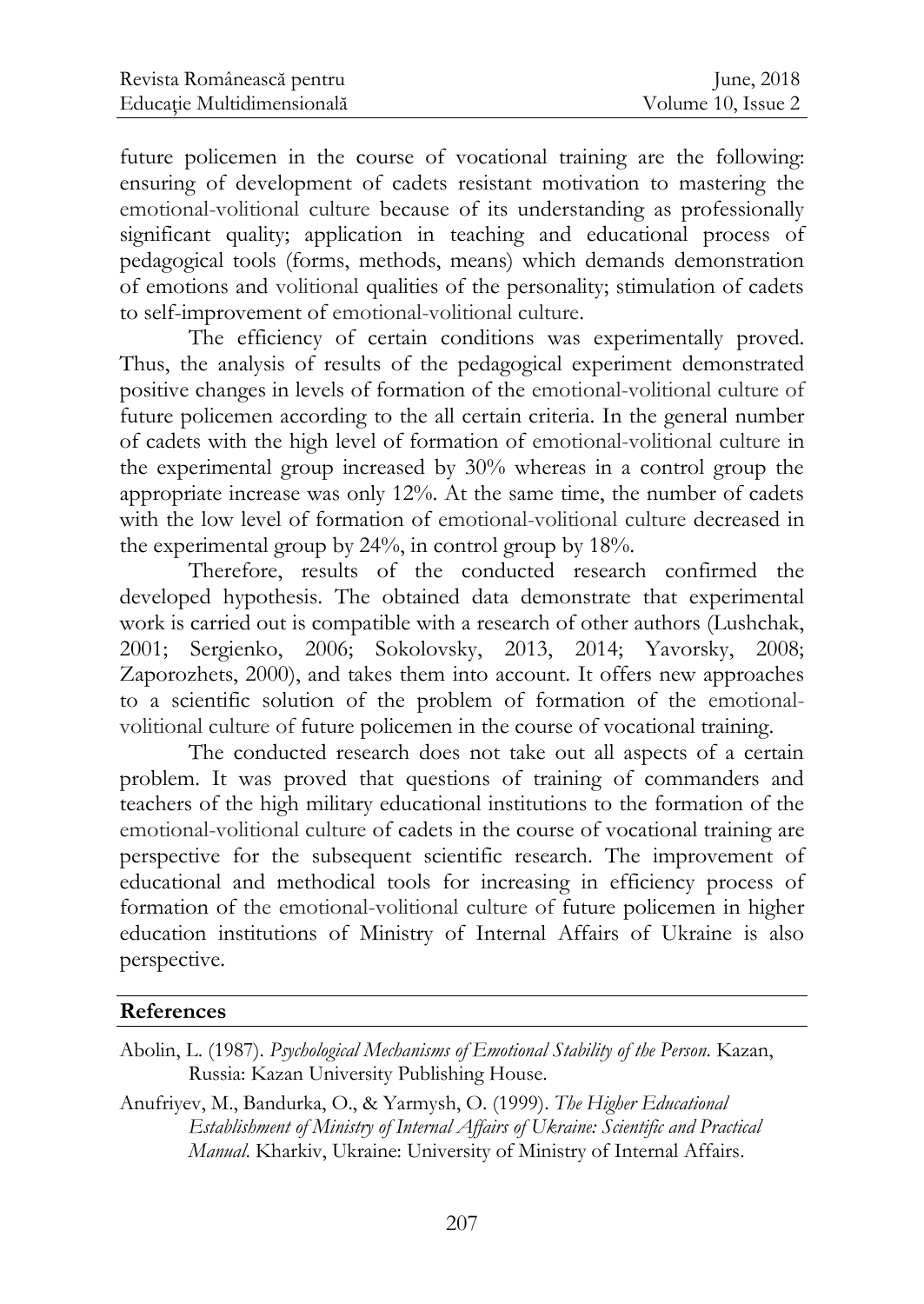- Bandurka, O., Sobolev, V., & Moskovets, V. (2003). *Partner Relationship Between the Population and Police: Manual.* Kharkiv, Ukraine: University of Ministry of Internal Affairs.
- Barko, V. I. (2002). *Professional Staff Recruitment in Law-enforcement Bodies (Psychological Aspect).* Kiev, Ukraine: Nika Center.
- Beshcheniuk, T. (2008). Structure of Professional Competence of Local Police Inspectors. *South Pіvdennoukrainskiy pravnichiy chasopis, 4*, 269-271.
- Bondarenko, Y. (2010). The Psychological Determinants of Readiness of Special Units of Ministry of Internal Affairs of Ukraine Specialists to Execute Functional Duties. *Pravo i bezpeka, 1,* 204-207.
- Klimentyeva, O. (2015). Formation of Future Law Enforcement Officers: The Emotionally Regulatory Abilities of the Decision of the Professional Conflicts. *Current Problems of Public Administration, Pedagogics and Psychology*, *1*  $(12)$ , 43-46.
- Lemeshko, B. Y., & Chimitova, E. V. (2003). About the Choice of Number of Intervals in Criteria of Consent of X<sup>2</sup> Type. Factory Laboratory. *Diagnostics of Materials, 69* (1), 61-67. Retrieved from: https://www.researchgate.net/publication/315333672\_O\_vybore\_cisla\_in tervalov \_v\_kriteriah\_soglasia\_tipa\_X2.
- Leontyev, A. (1984). Requirements, Motives, Emotions. In: *Psychology of emotions. Texts* (pp. 162-172). Moscow, Russia: Lomonosov Moscow State University.
- Lushchak, A. (2001). *Diagnostics of Psychophysiological Training of Cadets of Educational Institutions of the Ministry of Internal Affairs of Ukraine*. Ivano-Frankivsk, Ukraine.
- Popova, O. (2010). Formation of Emotional Culture of Future Teacher. *The NPU scientific journal of N.P. Dragomanov: Problems of Labor and Vocational Training, 14,* 132-143.
- Sergienko, N. (2006). To a Question of Psychological Training of Young Specialists of Law Enforcement Agencies. *Vіsnik HNPU іmenі G. S. Skovorodi Psihologіja, 18,* 112-118.
- Shaykhlislamov, Z. (1995). *Forecasting of Emotional Stability of Employees of Lawenforcement Bodies in Extreme Conditions of Office Operational Activity*. Extended abstract of candidate's thesis. Kharkiv, Ukraine: V. N. Karazin Kharkiv National University.
- Sokolovsky, V. (2014). *Pedagogical Conditions of Formation of Emotionally Strong-willed Culture of Future Officers of System of Ministry of Internal Affairs of Ukraine in the Course of Vocational Training.* Extended abstract of candidate's thesis. Kharkiv, Ukraine: V. N. Karazin Kharkiv National University.